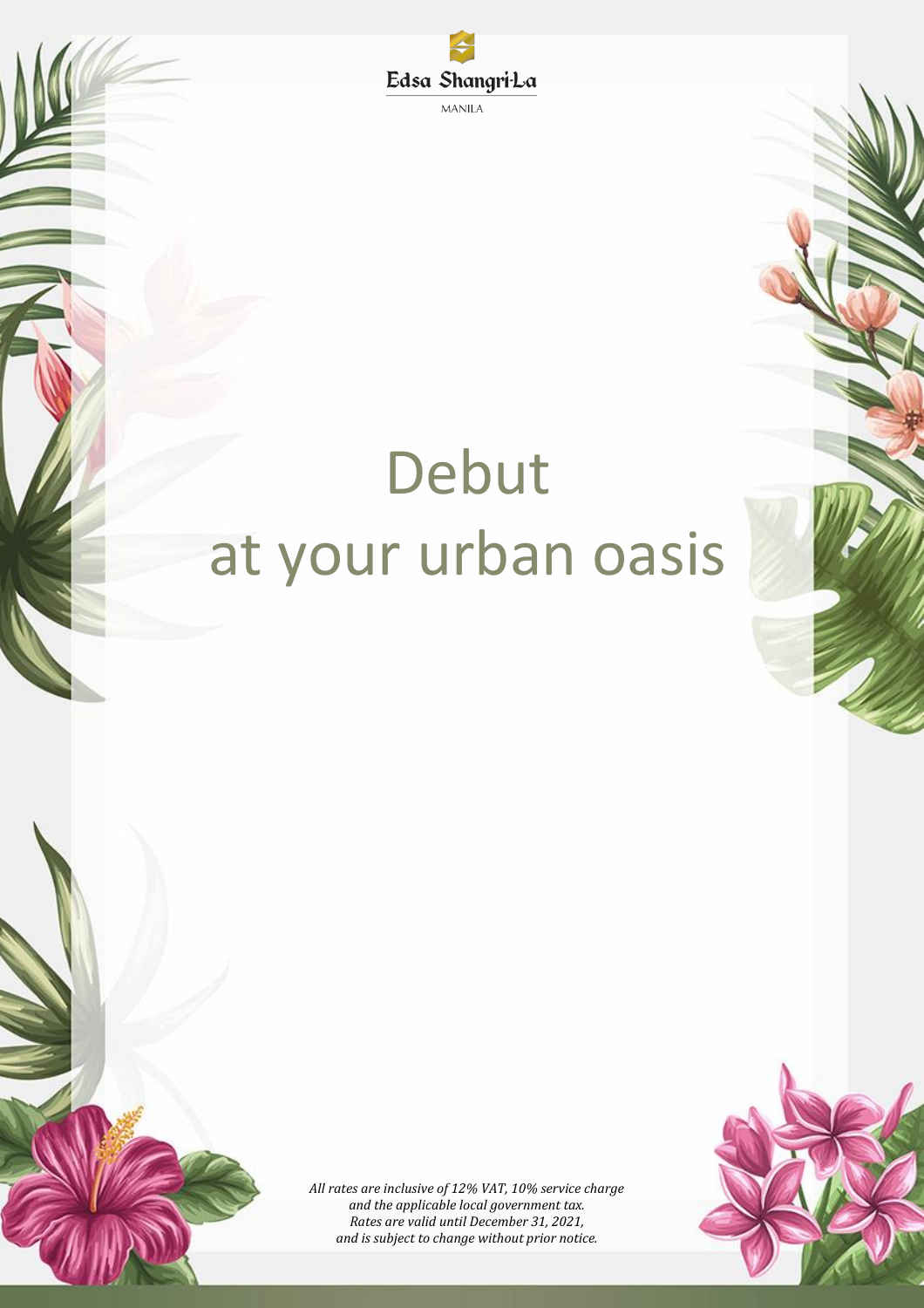

# Debut Package

Three-layered cake in fondant icing (edible base layer) Unlimited iced tea for 2 hours One bottle of champagne for the Debutante's "Coming of Age" toast Liquid session bar - 30 servings of assorted cocktails *(choice of 5 cocktails or mocktails from a list of 10 different concoctions)* Basic mobile sounds and lights system Floral centerpieces for all tables Cake table arrangement Overnight stay in a Horizon Executive Room with set breakfast for 2 persons at HEAT

**Sit-down Menus For first 30 guests In excess of 30 guests** Western Set Menu A PHP 177,450 net PHP 3,020 net / person Western Set Menu B PHP 186,650 net PHP 3,330 net / person Western Set Menu C PHP 197,750 net PHP 3,700 net / person

# **Optional Add-on:**

Personalize your own chocolate bars as giveaways for your loved ones. Rate starts at PHP 350 net per bar for a minimum order of 50pcs.



*All rates are inclusive of 12% VAT, 10% service charge and the applicable local government tax. Rates are valid until December 31, 2021, and is subject to change without prior notice.*